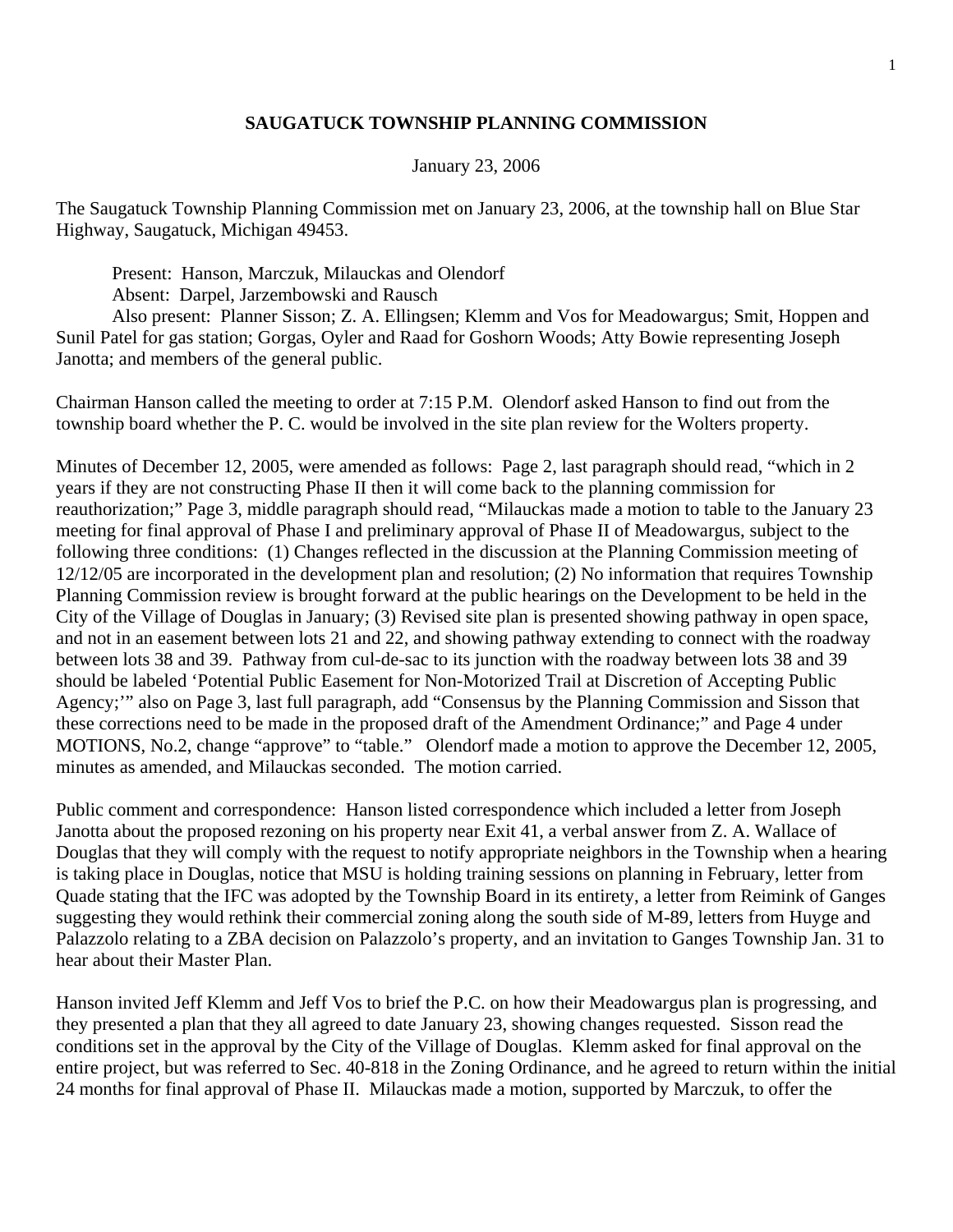resolution of January 23, 2006, as amended by adding that date in the blanks provided on pages 2 and 5, granting the final approval of Phase I and preliminary approval of Phase II to Meadowargus Site Condominium, based on compliance with Art. IX and XIII of the Zoning Ordinance. A roll call vote showed unanimous approval.

At 8:10 P.M. Hanson opened the public hearing on the SAU and site plan for a gas station on Al Blommaert's property within the C-3 Zone at Exit 36 submitted by Sunil Patel. Marczuk read the notice published in the newspaper. Steve Smit, Focus Engineering, presented the site plan and explained that besides the gas station with eight fueling stations in four pumps, a convenience store with fast food is proposed, but no auto repair nor car wash are included. No sale or rental of vehicles shall take place on the site. The site plan has been revised pursuant to Planner Sisson's comment and is dated January 18, 2006. Smit said water and sewer are available from 129<sup>th</sup> Avenue. A mitigation for wetlands has been submitted to the DNR. Craig Hoppen of J&H Oil, who is the go-between with Exxon-Mobile, stated that no "slave/master" fuel dispensers will be on-site. Sisson pointed out that the "one-way-in" drive was too wide and customers would be tempted to exit the same way, but Hoppen replied that the delivery trailer needed that much room to get to the diesel pump. Sisson suggested moving the diesel pump. Smit continued with the landscaping, which he said might not meet the Ordinance but would work better for the applicant. Sign location was shown on the plan. Lighting, though not shown on the plan, was discussed, and Hoppen said it would conform to Ordinance requirements. Marczuk asked what impact this station would have on other ones in the area and why another was needed. Patel said MDOT had found that there was enough traffic on I-196 and Blue Star Highway to warrant another. Olendorf brought up the inelegant entrance to the area from I-196, whether it was dangerous spilling onto a two-lane road, and whether a traffic study should be done. Sisson said he was concerned with the right turn proposed. Olendorf also enumerated the problems with MTBE spills in the area, and Hoppen said an ethanol blend would be sold as soon as it was available. Hoppen added he thought Michigan might require replacing MTBE gasoline with ethanol blends soon. Olendorf wondered if the pavement surface would provide the maximum in safety from spillage, and he was told that it met the DEQ guidelines written since 1991, that construction would be monitored by the DEQ, that it was the best available, and that the applicant carried insurance against spills, as well. Smit verified that the fire department's requirement would be fulfilled with a fire hydrant on the other side of the road.

Sisson pointed out the following discrepancies: (1) There should be a sidewalk connecting with the other parcels. (2) The drive to the pumps must be 250 feet east of Blue Star Highway, whereas the plan shows 150 feet. (3) The one-way-in drive is too wide. (4) The dumpster should be behind the building. (5) A floor plan for the mechanical area, the eating area and the retail store should be provided. (6) An expert independent review of the engineering should be required. (7) Exterior retail display of products should be shown. (8) Rotating the entire design was suggested to avoid having to go to the ZBA because the drive from Southgate should be moved. (9) Landscaping should comply with Ordinance. (10) Lighting and signage must be included in plan. (11) Building elevations should be shown.

Marczuk asked if Patel intended to apply for a liquor license and he said "Yes." Hanson was concerned about the fragility of fuel tanks and said he knew of an expert who could perform the independent inspections. Hanson also said he was disappointed at the seeming lack of originality in the building design, and Patel said the pictures did not reflect what the station would look like.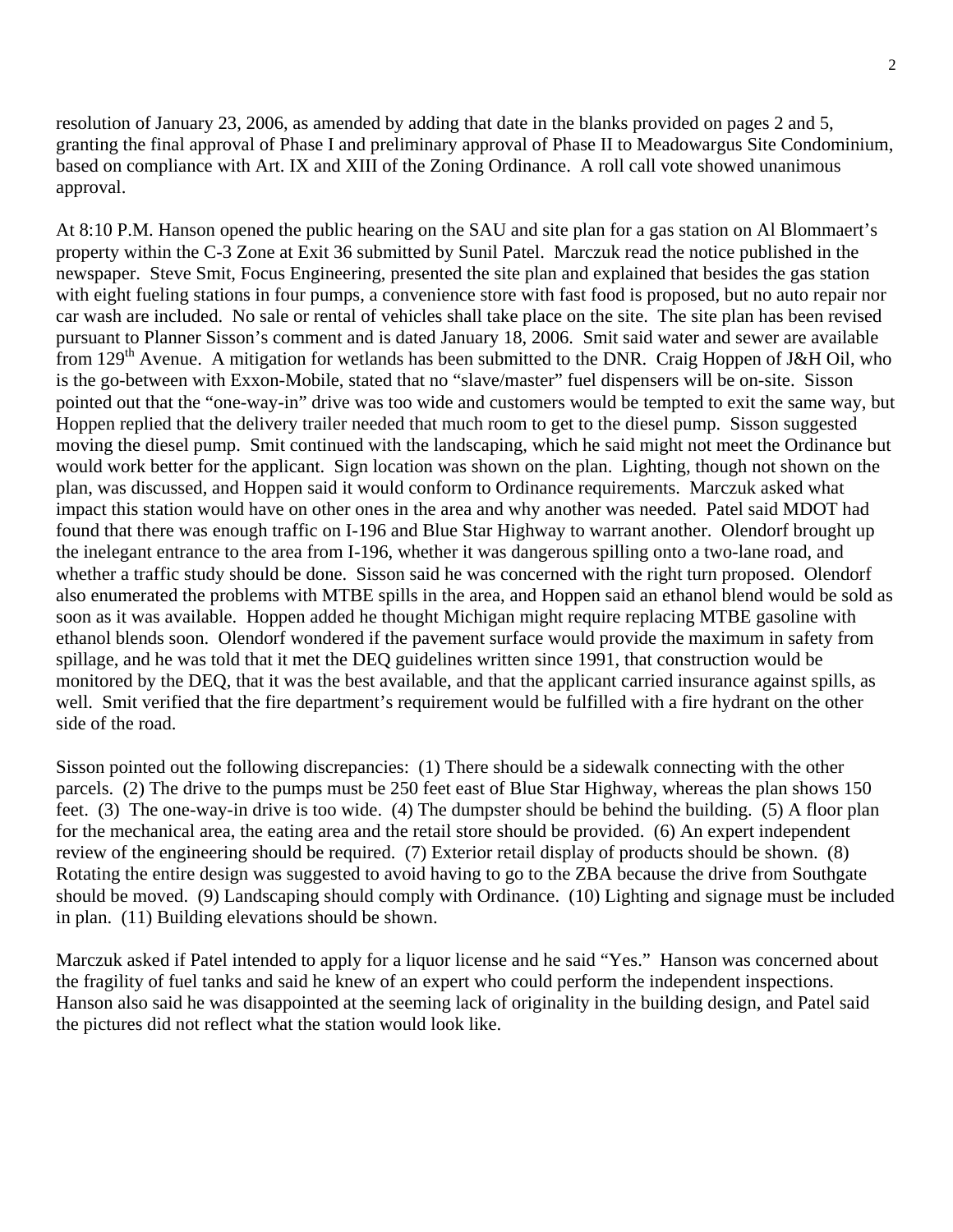Hanson opened the meeting to public comment, and Linda Salisbury, 6364 Silver Lake Drive, asked why we need another gas station after enumerating all the existing ones in Saugatuck, Douglas and down to M-89. Milauckas said he was not sure it was appropriate for the P. C. to consider this.

Milauckas asked where the surface water goes and Smit said it goes northeast. Milauckas also asked how spills would be contained, and was told that spills would go into a catch basin, which acts like a septic tank, and from there into a swale, which would have to be dug up. The fuel would float on top of the water in the catch basin, which has a volume of 2500 gallons. When Milauckas and Olendorf brought up the landscaping, there was consensus that it should conform to the Ordinance, and Smit said it would. Milauckas also brought up the buffer on the north which is too narrow, must be 40 feet, and reiterated that lighting should be directed down. Olendorf said signs should not be like the usual high ones on interstates, 10 feet in height as per Ordinance. Milauckas asked how many diesel pumps there would be, and Hoppen said one pump, two dispensers. Olendorf and Darpel wondered if there could be a gable or peak on the canopy, and Hoppen said the fire department traditionally prohibits flammable materials on the canopy so it would have to metal.

Marczuk made a motion to close the public portion of the hearing, Olendorf seconded and the motion carried.

Patel seemed agreeable to an independent outside engineer to review plans and later verify with inspections, reporting to the Zoning Administrator, and Hanson said he would give him the phone number. This provision would be a condition for site plan approval, and Sisson suggested a rating scale.

Milauckas made a motion, supported by Olendorf, to table Patel's application for SAU for a fueling station to the February 27 meeting for more information listed on Sisson's memo, dated January 18, 2006, for building design, and for the plan to be submitted to an independent expert. The motion carried.

After a brief recess, when Hanson brought Goshorn Woods PUD before the P.C., Milauckas asked if he should be recused, as he was when they first considered this project. He said the township attorney told him he could discuss it but not vote, and Hanson agreed they would only discuss. Gregg Raad, Nederveld Associates, reviewed the project adding that this plan is very similar to the preliminary plan already approved. He said the drain area has been changed after consultation with the Allegan County Drain Commission, and a letter from Kalamazoo Lake Sewer and Water Authority states water and sewer are available to the site. The 12-foot emergency access gravel drive covered with chips and grass is included in the plan, but the fire department wants a 20-foot width. He said the developers do not want this drive to look like something people would use to enter or exit the property, and he said they would work this out with the fire department. Hardwood trees have not been identified, but Gorgas said he has told the workers not to cut any hardwood trees and there are essentially 16 acres of old Scotch pines. The term "preserved open space" was "preserved woodland" on the preliminary plan. Raad said they would like to comply with the new lighting ordinance. Preliminary approvals have come from the Drain Commission and the Road Commission. He said the architecturals have not been developed as yet for the Club House. Grading will be at a minimum except for taking down the knoll in one corner. Sisson asked where the material excavated from the detention pond in the northeast corner would be used, and Raad replied that it would be used on-site unless not needed, in which case it would be exported. Sisson wondered if any buffer will be left between this sight and neighboring houses. Gorgas said the northeast corner has a row of mature cedar trees, and he added that he has purchased land with evergreen trees, which he will substitute for the old trees on the property. Hanson asked him to specify on the plan where trees will be, where natural areas will be and where lawns will be. Sisson added that a reforestation plan could be detailed by noting on the plan the ratio of what's removed to what's planted, including type of tree, height, etc. Olendorf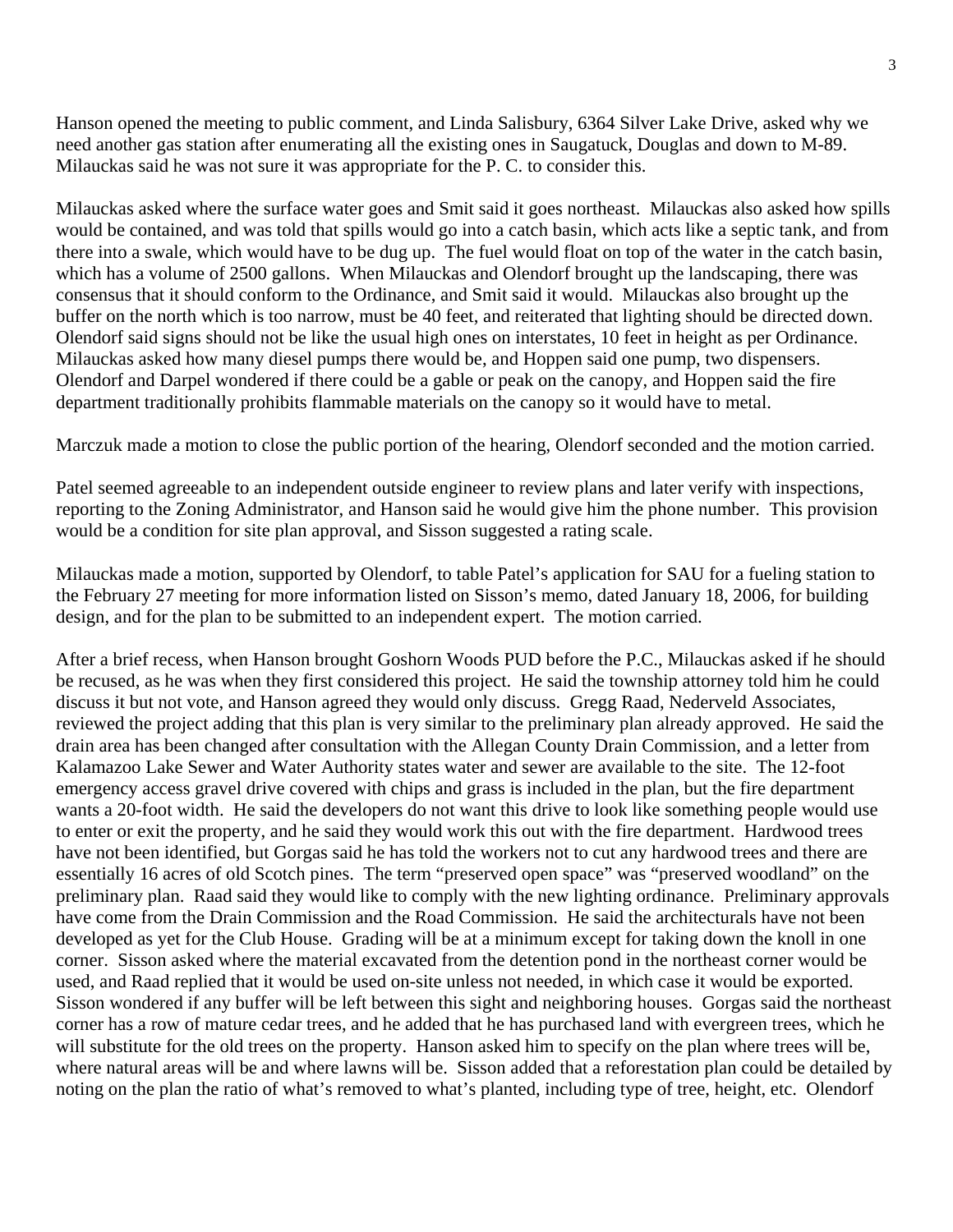mentioned a preference to indigenous trees listed in the proposed ordinance. Raad explained that the infrastructure will go in in 2006, but units will be constructed on market demand, and after a few buildings have gone up, the Club House will be constructed. Olendorf thought the building designs were inconsistent. Oyler asked for guidance on phasing, and Sisson said they should show a minimum circulation pattern and what follows in what order. Discussion ended with no resolution.

Hanson introduced Atty William Bowie, who represents Joseph Janotta, on the subject of the proposed rezoning of his client's property in C-3 at Exit 41. Bowie states in his letter, dated November 29, 2005, that the property being rezoned to R-1 is approximately the middle third, 11 acres, of Janotta's property, and he claims that the proposed rezoning is inconsistent with the potential use of the property because the only access to it is through a narrow entrance in C-3 zoned property on Blue Star and no one would want to build residences along I-196. It is surrounded by vacant property except for the Shell station. Hanson said he thought all three of Janotta's parcels would be included in the Mixed-Use Commercial/Residential Overlay District. Bowie said Mr. Janotta, who is in California for the winter, is not a developer, but anyone he would sell it to would want to create a PUD and it would be convenient to remain flexible. Sisson said even though it is in the mixed-use overlay, when you rezone to R-1, you send the message that you want to limit the commercial aspect. Bowie asked the P.C. to consider removing that proposed rezoning from the amendments before they go before the township board, and he wanted to be present when it is reconsidered. Hanson said he wanted to consult with the township attorney and wait until there are more planning commissioners present.

The Commissioners took up the proposed zoning amendments, and Milauckas expressed concern that the wording had been changed in the description of the Tree Protection Zone to exclude control over the area between the edge of the road and the ROW line. It was decided to go along with the township attorney's wording since the original wording would be unenforceable. Milauckas was also concerned about the provisions concerning narrowing private roads in easements serving four or fewer lots as having become very complicated, but Hanson insisted that the Z.A. has a time constraint in land divisions and standards are necessary to give the Z.A.guidelines in determining how wide the roads can be. Milauckas was further concerned about the provisions for second means of access to developments of more than 50 dwelling units and whether all three introductory paragraphs were related to 50 dwelling units. The IFC limit on 30 dwelling units was brought up. Hanson said there are also some areas where the attorney has changed the meaning or created redundancies, and all these issues will be addressed at the workshop Wednesday, January 25.

Meeting adjourned at 11:55 P.M. The next workshop meeting is Wednesday, January 25 at 7:00 P.M. The next regular meeting is February 27 at 7:00 P.M.

\_\_\_\_\_\_\_\_\_\_\_\_\_\_\_\_\_\_\_\_\_\_\_\_\_\_\_\_\_\_\_\_\_\_\_\_\_\_\_\_\_ \_\_\_\_\_\_\_\_\_\_\_\_\_\_\_\_\_\_\_\_\_\_\_\_\_\_\_\_\_\_\_\_\_\_\_\_

Betty A. White, Recording Secretary Sandy Rausch, Secretary